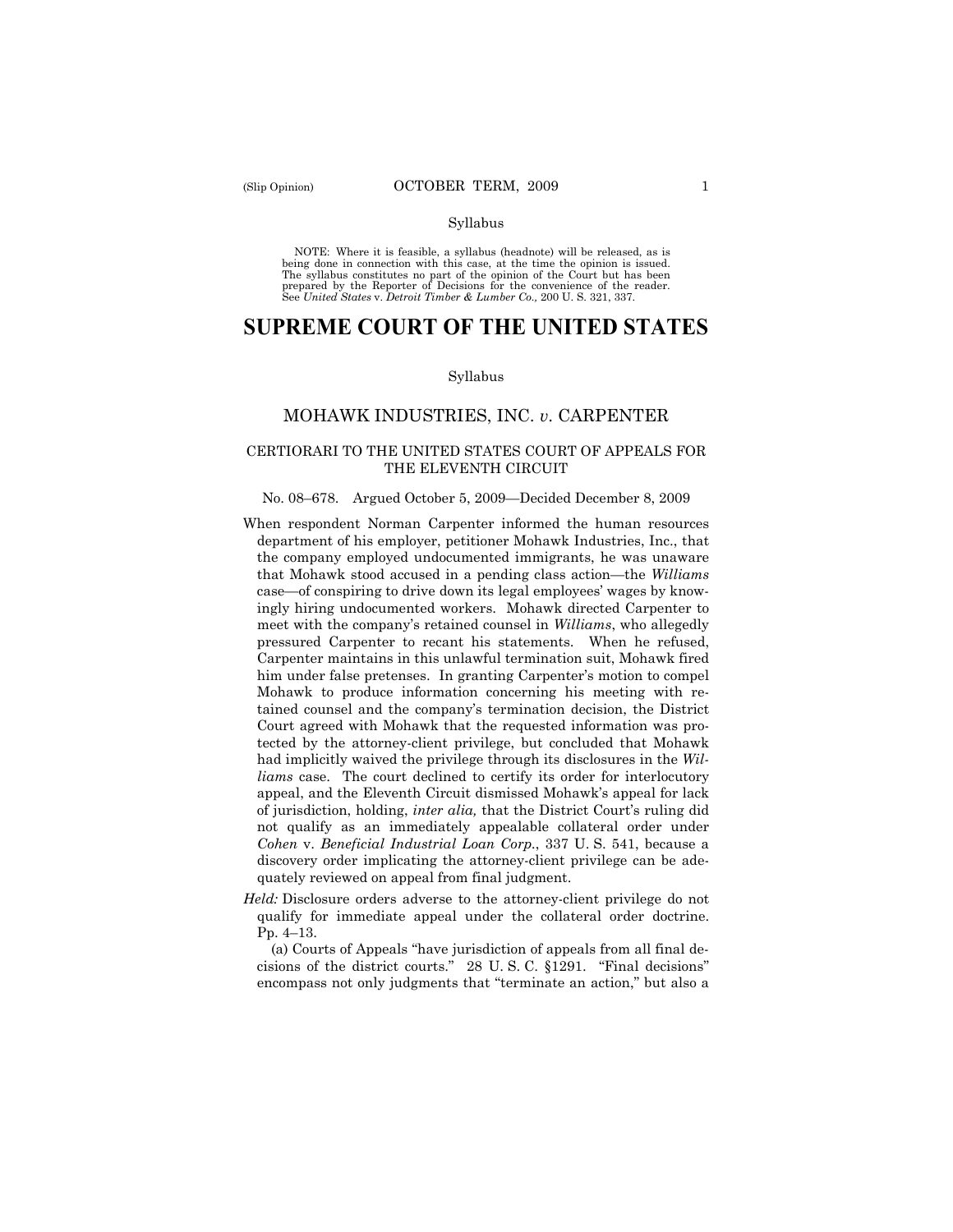#### Syllabus

"small class" of prejudgment orders that are "collateral to" an action's merits and "too important" to be denied immediate review, *Cohen, supra,* at 545–546. "That small category includes only decisions that are . . . effectively unreviewable on appeal from the final judgment in the underlying action." *Swint* v. *Chambers County Comm'n*, 514 U. S. 35, 42. The decisive consideration in determining whether a right is effectively unreviewable is whether delaying review until the entry of final judgment "would imperil a substantial public interest" or "some particular value of a high order." *Will* v. *Hallock*, 546 U. S. 345, 352–353. In making this determination, the Court does not engage in an "individualized jurisdictional inquiry," *Coopers & Lybrand*  v. *Livesay*, 437 U. S. 463, 473, but focuses on "the entire category to which a claim belongs," *Digital Equipment Corp.* v. *Desktop Direct, Inc.*, 511 U. S. 863, 868. If the class of claims, taken as a whole, can be adequately vindicated by other means, "the chance that the litigation at hand might be speeded, or a 'particular injustic[e]' averted," does not provide a basis for §1291 jurisdiction. *Ibid*. Pp. 4–6.

(b) Effective appellate review of disclosure orders adverse to the attorney-client privilege can be had by means other than collateral order appeal, including postjudgment review. Appellate courts can remedy the improper disclosure of privileged material in the same way they remedy a host of other erroneous evidentiary rulings: by vacating an adverse judgment and remanding for a new trial in which the protected material and its fruits are excluded from evidence. Moreover, litigants confronted with a particularly injurious or novel privilege ruling have several potential avenues of immediate review apart from collateral order appeal. First, a party may ask the district court to certify, and the court of appeals to accept, an interlocutory appeal involving "a controlling question of law" the prompt resolution of which "may materially advance the ultimate termination of the litigation." §1292(b). Second, in extraordinary circumstances where a disclosure order works a manifest injustice, a party may petition the court of appeals for a writ of mandamus. *Cheney* v. *United States Dist. Court for D. C.*, 542 U. S. 367, 380. Another option is for a party to defy a disclosure order and incur court-imposed sanctions that, *e.g.*, "direc[t] that the matters embraced in the order or other designated facts be taken as established," "prohibi[t] the disobedient party from supporting or opposing designated claims or defenses," or "strik[e] pleadings in whole or in part." Fed. Rule Civ. Proc. 37(b)(2). Alternatively, when the circumstances warrant, a district court may issue a contempt order against a noncomplying party, who can then appeal directly from that ruling, at least when the contempt citation can be characterized as a criminal punishment. See, *e.g.*, *Church of Scientology of Cal.* v. *United States*, 506 U. S. 9, 18, n. 11. These es-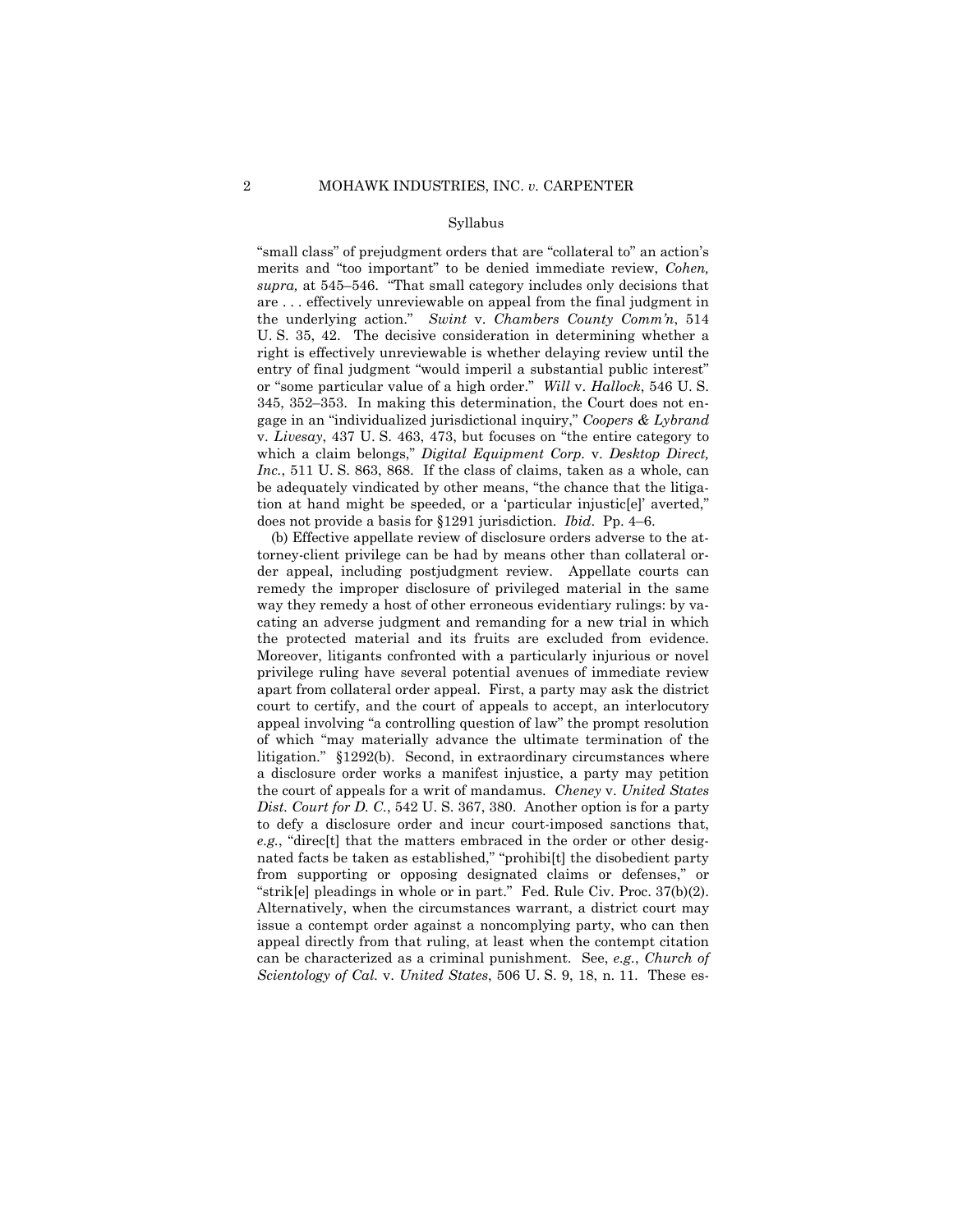### Syllabus

tablished appellate review mechanisms not only provide assurances to clients and counsel about the security of their confidential communications; they also go a long way toward addressing Mohawk's concern that, absent collateral order appeals of adverse attorney-client privilege rulings, some litigants may experience severe hardship. The limited benefits of applying "the blunt, categorical instrument of §1291 collateral order appeal" to privilege-related disclosure orders simply cannot justify the likely institutional costs, *Digital Equipment, supra,* at 883, including unduly delaying the resolution of district court litigation and needlessly burdening the courts of appeals, cf. *Cunningham* v. *Hamilton County*, 527 U. S. 198, 209. Pp. 6–12.

(c) The admonition that the class of collaterally appealable orders must remain "narrow and selective in its membership," *Will, supra,* at 350, has acquired special force in recent years with the enactment of legislation designating rulemaking, "not expansion by court decision," as the preferred means for determining whether and when prejudgment orders should be immediately appealable, *Swint, supra*, at 48. Any further avenue for immediate appeal of adverse attorneyclient privilege rulings should be furnished, if at all, through rulemaking, with the opportunity for full airing it provides. Pp. 12–13.

#### 541 F. 3d 1048, affirmed.

SOTOMAYOR, J., delivered the opinion of the Court, in which ROBERTS, C. J., and STEVENS, SCALIA, KENNEDY, GINSBURG, BREYER, and ALITO, JJ., joined, and in which THOMAS, J., joined, as to Part II–C. THOMAS, J., filed an opinion concurring in part and concurring in the judgment.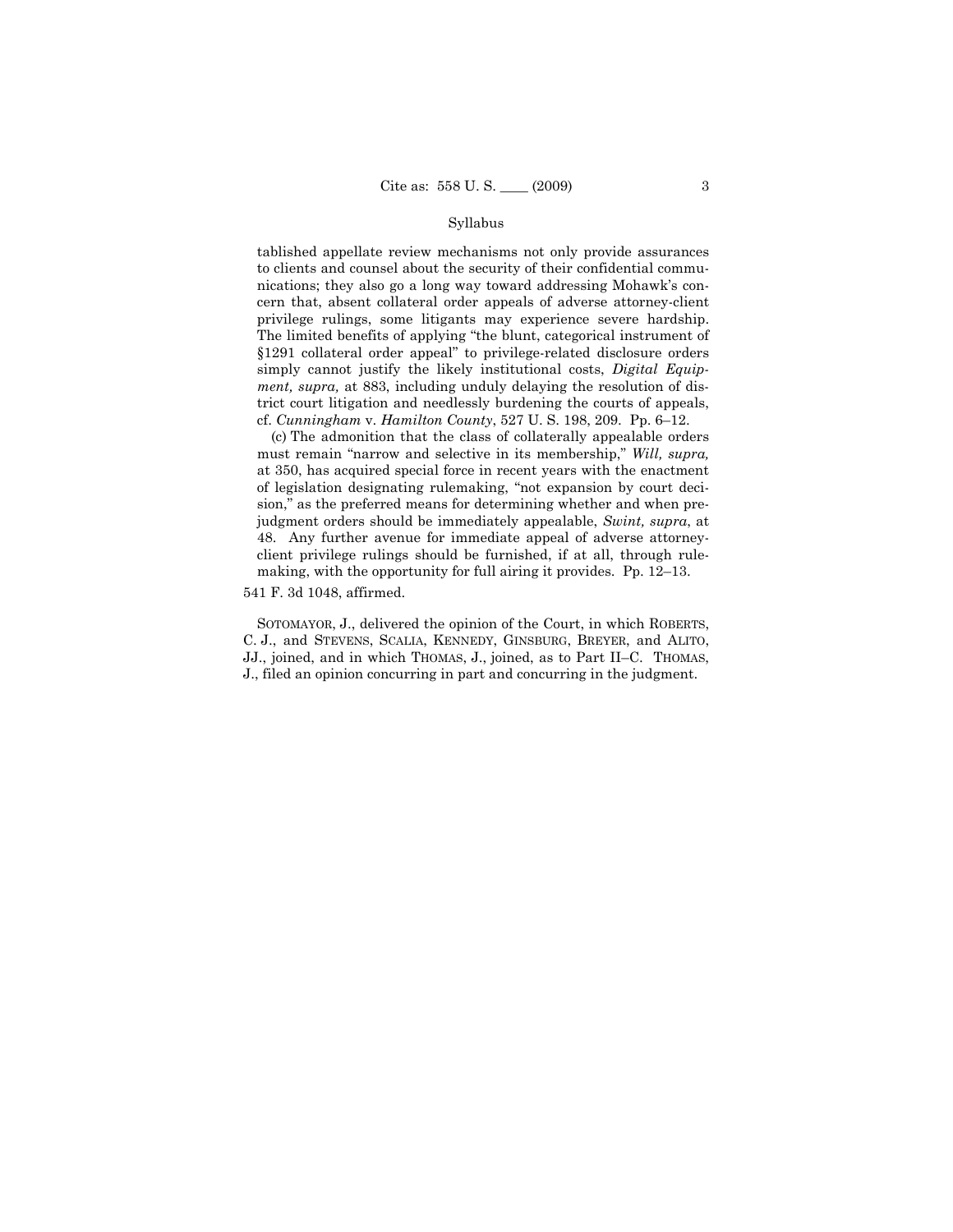NOTICE: This opinion is subject to formal revision before publication in the preliminary print of the United States Reports. Readers are requested to notify the Reporter of Decisions, Supreme Court of the United States, Washington, D. C. 20543, of any typographical or other formal errors, in order that corrections may be made before the preliminary print goes to press.

## $\frac{1}{2}$  , where  $\frac{1}{2}$ **SUPREME COURT OF THE UNITED STATES**

#### $\frac{1}{2}$  ,  $\frac{1}{2}$  ,  $\frac{1}{2}$  ,  $\frac{1}{2}$  ,  $\frac{1}{2}$  ,  $\frac{1}{2}$ No. 08–678

# MOHAWK INDUSTRIES, INC., PETITIONER *v.* NORMAN CARPENTER

## ON WRIT OF CERTIORARI TO THE UNITED STATES COURT OF APPEALS FOR THE ELEVENTH CIRCUIT

#### [December 8, 2009]

## JUSTICE SOTOMAYOR delivered the opinion of the Court.

Section 1291 of the Judicial Code confers on federal courts of appeals jurisdiction to review "final decisions of the district courts." 28 U. S. C. §1291. Although "final decisions" typically are ones that trigger the entry of judgment, they also include a small set of prejudgment orders that are "collateral to" the merits of an action and "too important" to be denied immediate review. *Cohen* v. *Beneficial Industrial Loan Corp.*, 337 U. S. 541, 546 (1949). In this case, petitioner Mohawk Industries, Inc., attempted to bring a collateral order appeal after the District Court ordered it to disclose certain confidential materials on the ground that Mohawk had waived the attorney-client privilege. The Court of Appeals dismissed the appeal for want of jurisdiction.

The question before us is whether disclosure orders adverse to the attorney-client privilege qualify for immediate appeal under the collateral order doctrine. Agreeing with the Court of Appeals, we hold that they do not. Postjudgment appeals, together with other review mechanisms, suffice to protect the rights of litigants and pre-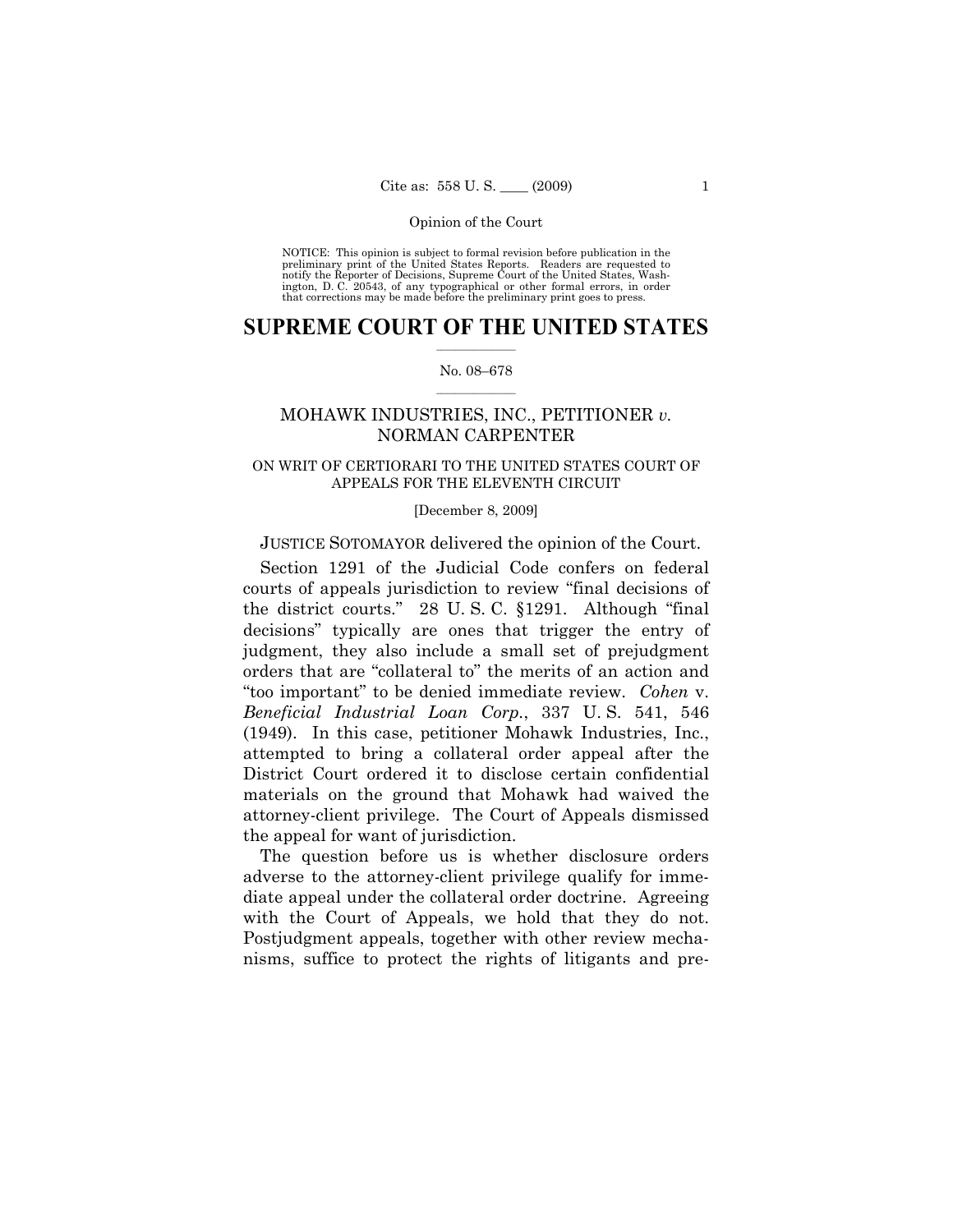serve the vitality of the attorney-client privilege.

I

In 2007, respondent Norman Carpenter, a former shift supervisor at a Mohawk manufacturing facility, filed suit in the United States District Court for the Northern District of Georgia, alleging that Mohawk had terminated him in violation of 42 U.S.C. §1985(2) and various Georgia laws. According to Carpenter's complaint, his termination came after he informed a member of Mohawk's human resources department in an e-mail that the company was employing undocumented immigrants. At the time, unbeknownst to Carpenter, Mohawk stood accused in a pending class-action lawsuit of conspiring to drive down the wages of its legal employees by knowingly hiring undocumented workers in violation of federal and state racketeering laws. See *Williams* v. *Mohawk Indus., Inc.*, No. 4:04–cv–00003–HLM (ND Ga., Jan. 6, 2004). Company officials directed Carpenter to meet with the company's retained counsel in the *Williams* case, and counsel allegedly pressured Carpenter to recant his statements. When he refused, Carpenter alleges, Mohawk fired him under false pretenses. App. 57a–64a.

After learning of Carpenter's complaint, the plaintiffs in the *Williams* case sought an evidentiary hearing to explore Carpenter's allegations. In its response to their motion, Mohawk described Carpenter's accusations as "pure fantasy" and recounted the "true facts" of Carpenter's dismissal. *Id*., at 208a. According to Mohawk, Carpenter himself had "engaged in blatant and illegal misconduct" by attempting to have Mohawk hire an undocumented worker. *Id*., at 209a. The company "commenced an immediate investigation," during which retained counsel interviewed Carpenter. *Id*., at 210a. Because Carpenter's "efforts to cause Mohawk to circumvent federal immigration law" "blatantly violated Mohawk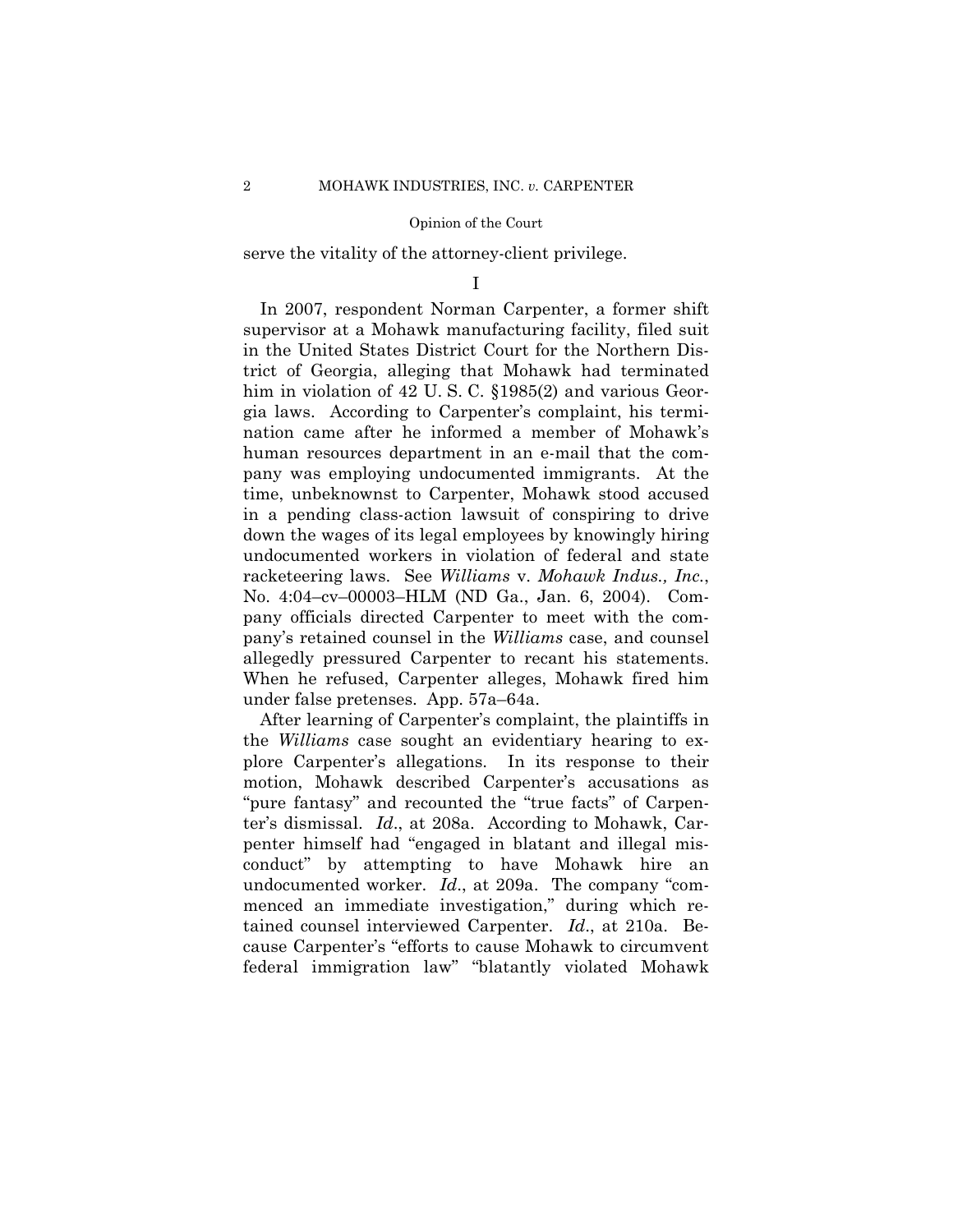policy," the company terminated him. *Ibid*.

As these events were unfolding in the *Williams* case, discovery was underway in Carpenter's case. Carpenter filed a motion to compel Mohawk to produce information concerning his meeting with retained counsel and the company's termination decision. Mohawk maintained that the requested information was protected by the attorneyclient privilege.

The District Court agreed that the privilege applied to the requested information, but it granted Carpenter's motion to compel disclosure after concluding that Mohawk had implicitly waived the privilege through its representations in the *Williams* case. See App. to Pet. for Cert. 51a. The court declined to certify its order for interlocutory appeal under 28 U. S. C. §1292(b). But, recognizing "the seriousness of its [waiver] finding," it stayed its ruling to allow Mohawk to explore other potential "avenues to appeal . . . , such as a petition for mandamus or appealing this Order under the collateral order doctrine." App. to Pet. for Cert. 52a.

Mohawk filed a notice of appeal and a petition for a writ of mandamus to the Eleventh Circuit. The Court of Appeals dismissed the appeal for lack of jurisdiction under 28 U. S. C. §1291, holding that the District Court's ruling did not qualify as an immediately appealable collateral order within the meaning of *Cohen*, 337 U. S. 541. "Under *Cohen*," the Court of Appeals explained, "an order is appealable if it (1) conclusively determines the disputed question; (2) resolves an important issue completely separate from the merits of the action; and (3) is effectively unreviewable on appeal from a final judgment." 541 F. 3d 1048, 1052 (2008) *(per curiam)*. According to the court, the District Court's waiver ruling satisfied the first two of these requirements but not the third, because "a discovery order that implicates the attorney-client privilege" can be adequately reviewed "on appeal from a final judgment."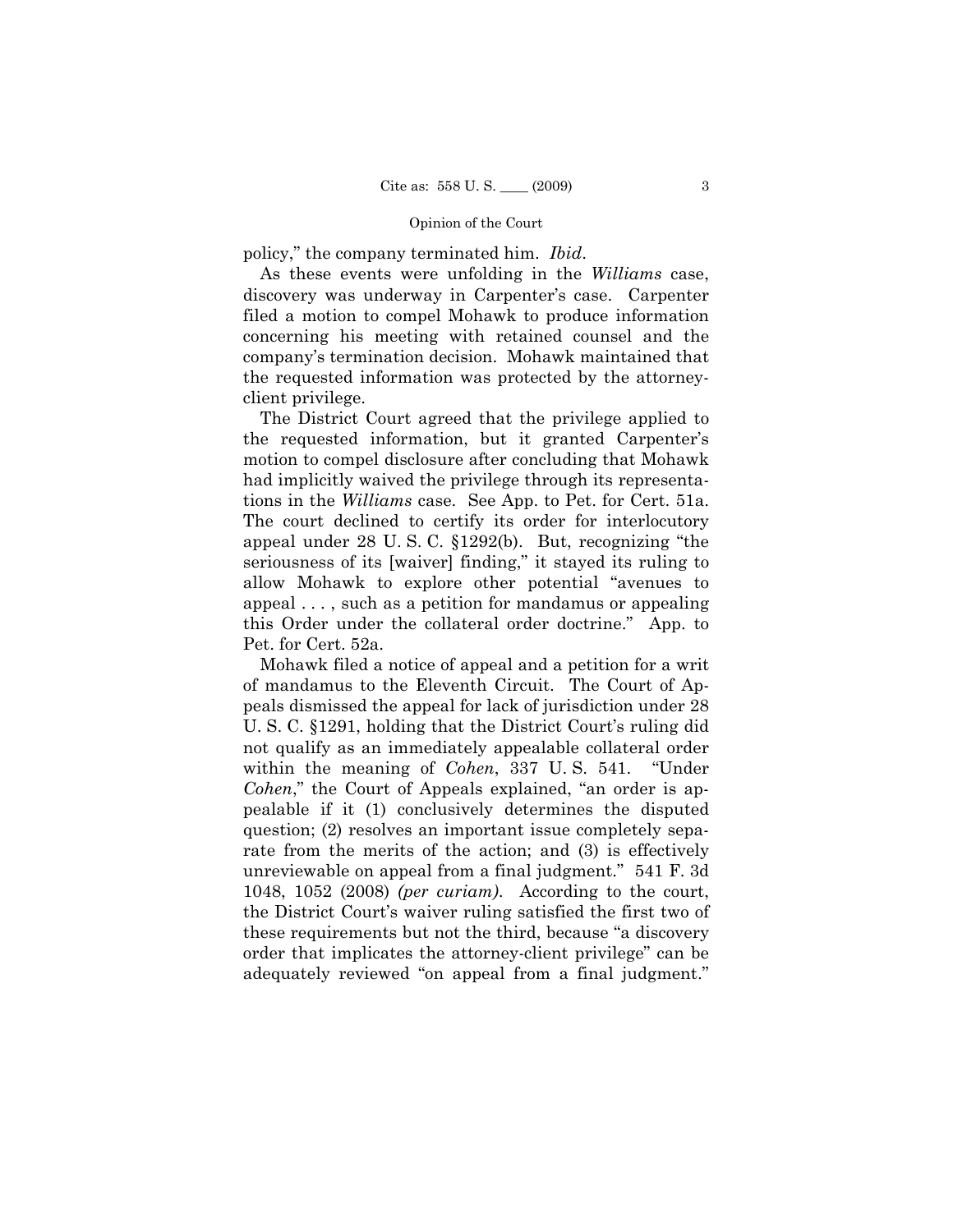*Ibid*. The Court of Appeals also rejected Mohawk's mandamus petition, finding no "clear usurpation of power or abuse of discretion" by the District Court. *Id*., at 1055. We granted certiorari, 555 U.S. (2009), to resolve a conflict among the Circuits concerning the availability of collateral appeals in the attorney-client privilege context.<sup>1</sup>

## II A

By statute, Courts of Appeals "have jurisdiction of appeals from all final decisions of the district courts of the United States, . . . except where a direct review may be had in the Supreme Court." 28 U. S. C. §1291. A "final decisio[n]" is typically one "by which a district court disassociates itself from a case." *Swint* v. *Chambers County Comm'n*, 514 U. S. 35, 42 (1995). This Court, however, "has long given" §1291 a "practical rather than a technical construction." *Cohen*, 337 U. S., at 546. As we held in *Cohen*, the statute encompasses not only judgments that "terminate an action," but also a "small class" of collateral rulings that, although they do not end the litigation, are appropriately deemed "final." *Id*., at 545–546. "That small category includes only decisions that are conclusive, that resolve important questions separate from the merits, and that are effectively unreviewable on appeal from the

<sup>1</sup>Three Circuits have permitted collateral order appeals of attorneyclient privilege rulings. See *In re Napster, Inc. Copyright Litigation,* 479 F. 3d 1078, 1087–1088 (CA9 2007); *United States* v. *Philip Morris Inc.*, 314 F. 3d 612, 617–621 (CADC 2003); *In re Ford Motor Co.*, 110 F. 3d 954, 957–964 (CA3 1997). The remaining Circuits to consider the question have found such orders nonappealable. See, *e.g.*, *Boughton* v. *Cotter Corp.*, 10 F. 3d 746, 749–750 (CA10 1993); *Texaco Inc.* v. *Louisiana Land & Exploration Co.*, 995 F. 2d 43, 44 (CA5 1993); *Reise* v. *Board of Regents*, 957 F. 2d 293, 295 (CA7 1992); *Chase Manhattan Bank, N. A.* v. *Turner & Newall, PLC*, 964 F. 2d 159, 162–163 (CA2 1992); *Quantum Corp.* v. *Tandon Corp.*, 940 F. 2d 642, 643–644 (CA Fed. 1991).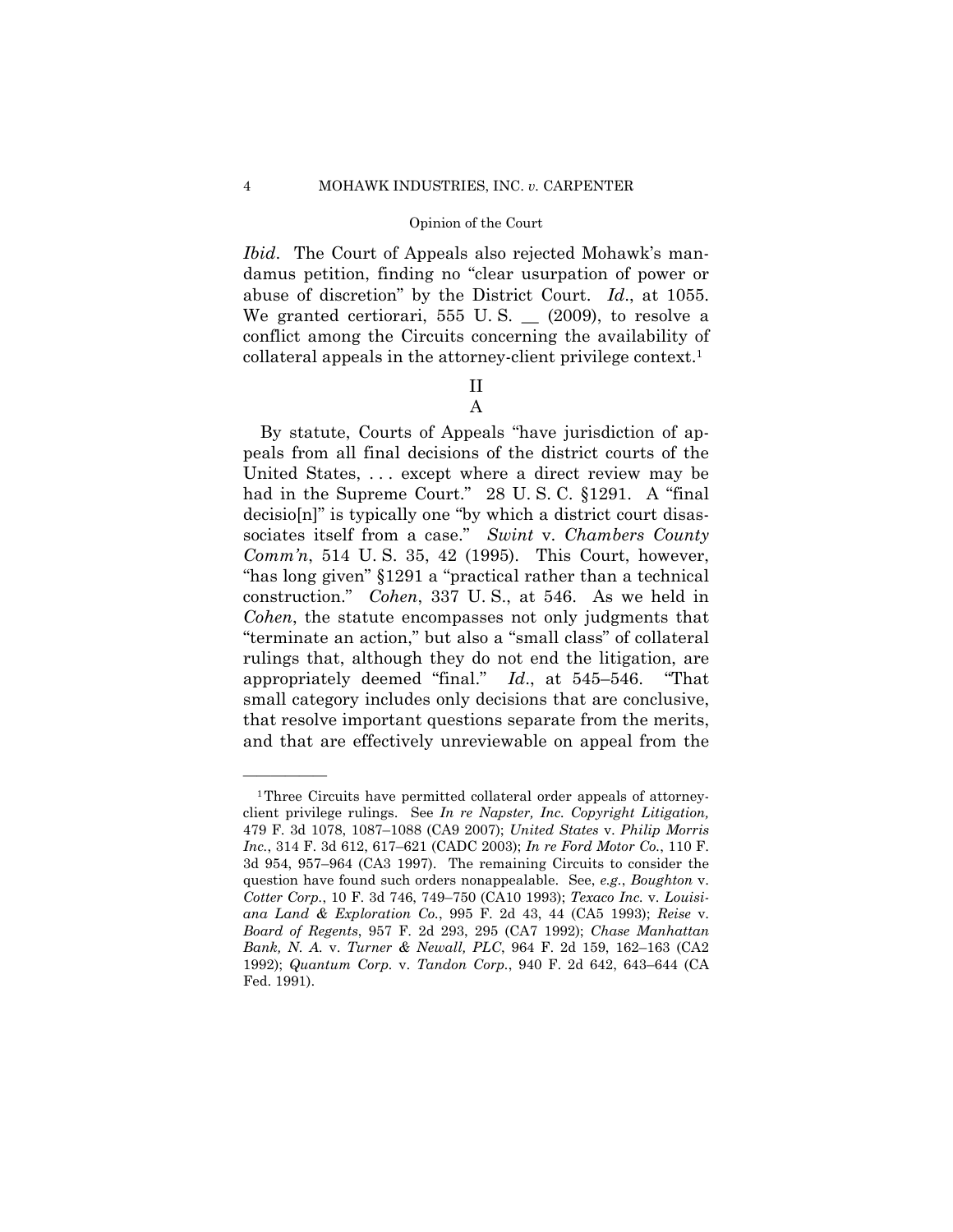final judgment in the underlying action." *Swint*, 514 U. S., at 42.

 In applying *Cohen*'s collateral order doctrine, we have stressed that it must "never be allowed to swallow the general rule that a party is entitled to a single appeal, to be deferred until final judgment has been entered." *Digital Equipment Corp.* v. *Desktop Direct, Inc.*, 511 U. S. 863, 868 (1994) (citation omitted); see also *Will* v. *Hallock*, 546 U. S. 345, 350 (2006) ("emphasizing [the doctrine's] modest scope"). Our admonition reflects a healthy respect for the virtues of the final-judgment rule. Permitting piecemeal, prejudgment appeals, we have recognized, undermines "efficient judicial administration" and encroaches upon the prerogatives of district court judges, who play a "special role" in managing ongoing litigation. *Firestone Tire & Rubber Co.* v. *Risjord*, 449 U. S. 368, 374 (1981); see also *Richardson-Merrell Inc.* v. *Koller*, 472 U. S. 424, 436 (1985) ("[T]he district judge can better exercise [his or her] responsibility [to police the prejudgment tactics of litigants] if the appellate courts do not repeatedly intervene to second-guess prejudgment rulings").

The justification for immediate appeal must therefore be sufficiently strong to overcome the usual benefits of deferring appeal until litigation concludes. This requirement finds expression in two of the three traditional *Cohen*  conditions. The second condition insists upon "*important*  questions separate from the merits." *Swint*, 514 U. S., at 42 (emphasis added). More significantly, "the third *Cohen*  question, whether a right is 'adequately vindicable' or 'effectively reviewable,' simply cannot be answered without a judgment about the value of the interests that would be lost through rigorous application of a final judgment requirement." *Digital Equipment*, 511 U. S., at 878–879. That a ruling "may burden litigants in ways that are only imperfectly reparable by appellate reversal of a final district court judgment . . . has never sufficed." *Id*., at 872.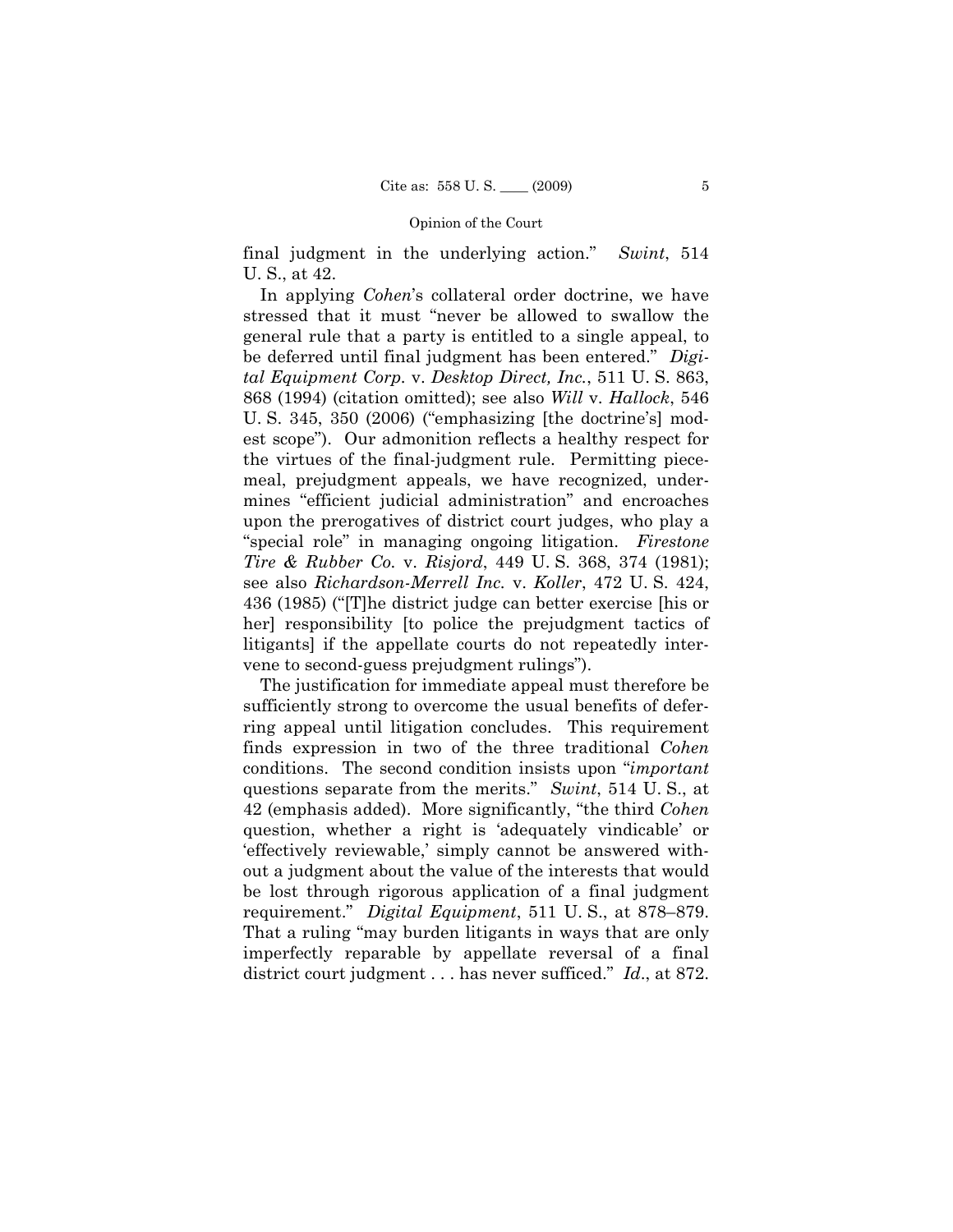Instead, the decisive consideration is whether delaying review until the entry of final judgment "would imperil a substantial public interest" or "some particular value of a high order." *Will*, 546 U. S., at 352–353.

In making this determination, we do not engage in an "individualized jurisdictional inquiry." *Coopers & Lybrand* v. *Livesay*, 437 U. S. 463, 473 (1978). Rather, our focus is on "the entire category to which a claim belongs." *Digital Equipment*, 511 U. S., at 868. As long as the class of claims, taken as a whole, can be adequately vindicated by other means, "the chance that the litigation at hand might be speeded, or a 'particular injustic[e]' averted," does not provide a basis for jurisdiction under §1291. *Ibid*. (quoting *Van Cauwenberghe* v. *Biard*, 486 U. S. 517, 529 (1988) (alteration in original)).

B

In the present case, the Court of Appeals concluded that the District Court's privilege-waiver order satisfied the first two conditions of the collateral order doctrine conclusiveness and separateness—but not the third effective unreviewability. Because we agree with the Court of Appeals that collateral order appeals are not necessary to ensure effective review of orders adverse to the attorney-client privilege, we do not decide whether the other *Cohen* requirements are met.

Mohawk does not dispute that "we have generally denied review of pretrial discovery orders." *Firestone*, 449 U. S., at 377; see also 15B C. Wright, A. Miller, & E. Cooper, Federal Practice and Procedure §3914.23, p. 123 (2d ed. 1992) (hereinafter Wright & Miller) ("[T]he rule remains settled that most discovery rulings are not final"). Mohawk contends, however, that rulings implicating the attorney-client privilege differ in kind from run-of-the-mill discovery orders because of the important institutional interests at stake. According to Mohawk, the right to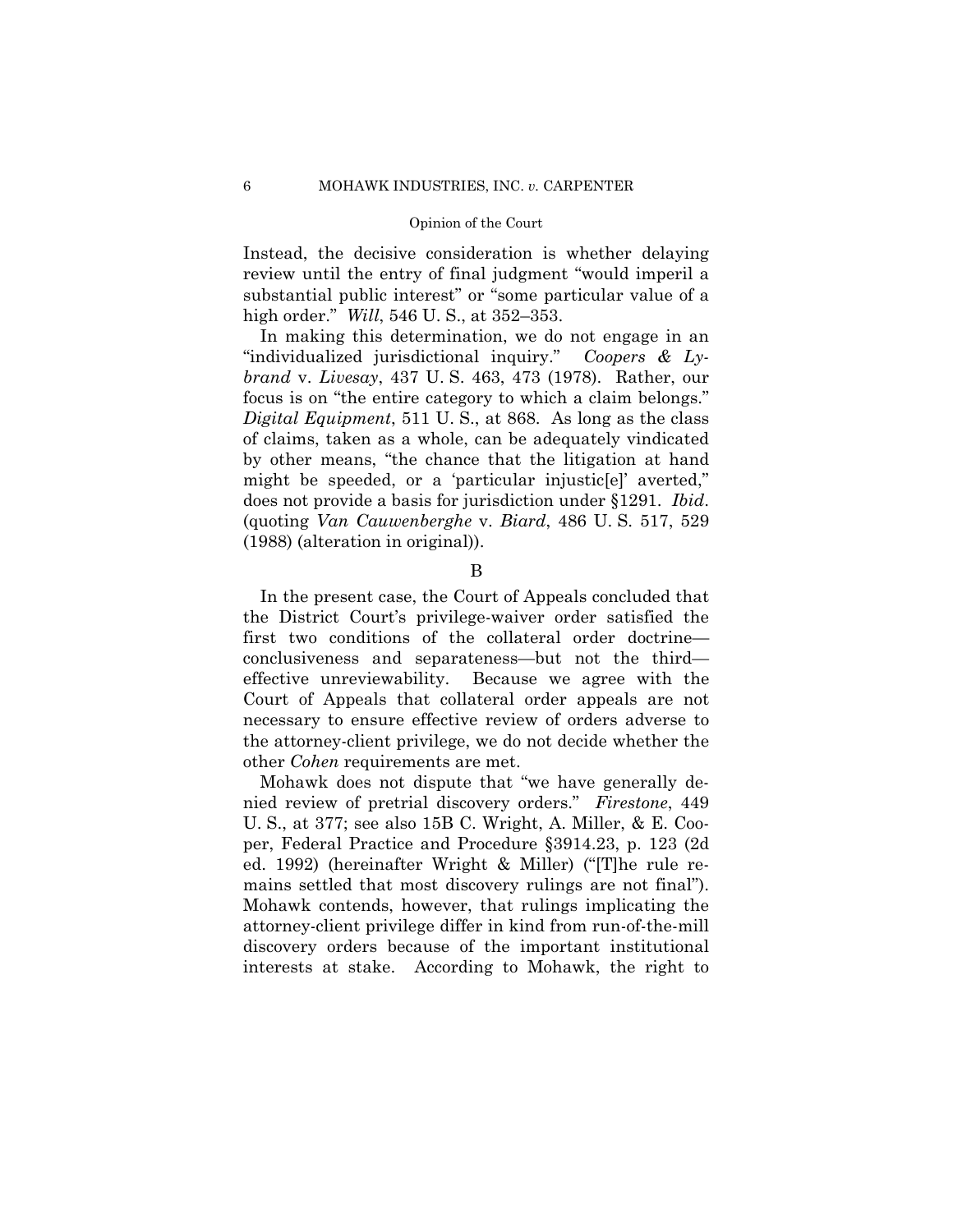maintain attorney-client confidences—the *sine qua non* of a meaningful attorney-client relationship—is "irreparably destroyed absent immediate appeal" of adverse privilege rulings. Brief for Petitioner 23.

We readily acknowledge the importance of the attorneyclient privilege, which "is one of the oldest recognized privileges for confidential communications." *Swidler & Berlin* v. *United States*, 524 U. S. 399, 403 (1998). By assuring confidentiality, the privilege encourages clients to make "full and frank" disclosures to their attorneys, who are then better able to provide candid advice and effective representation. *Upjohn Co.* v. *United States*, 449 U. S. 383, 389 (1981). This, in turn, serves "broader public interests in the observance of law and administration of justice." *Ibid*.

The crucial question, however, is not whether an interest is important in the abstract; it is whether deferring review until final judgment so imperils the interest as to justify the cost of allowing immediate appeal of the entire class of relevant orders. We routinely require litigants to wait until after final judgment to vindicate valuable rights, including rights central to our adversarial system. See, *e.g.*, *Richardson-Merrell*, 472 U. S., at 426 (holding an order disqualifying counsel in a civil case did not qualify for immediate appeal under the collateral order doctrine); *Flanagan* v. *United States*, 465 U. S. 259, 260 (1984) (reaching the same result in a criminal case, notwithstanding the Sixth Amendment rights at stake). In *Digital Equipment*, we rejected an assertion that collateral order review was necessary to promote "the public policy favoring voluntary resolution of disputes." 511 U. S., at 881. "It defies common sense," we explained, "to maintain that parties' readiness to settle will be significantly dampened (or the corresponding public interest impaired) by a rule that a district court's decision to let allegedly barred litigation go forward may be challenged as a matter of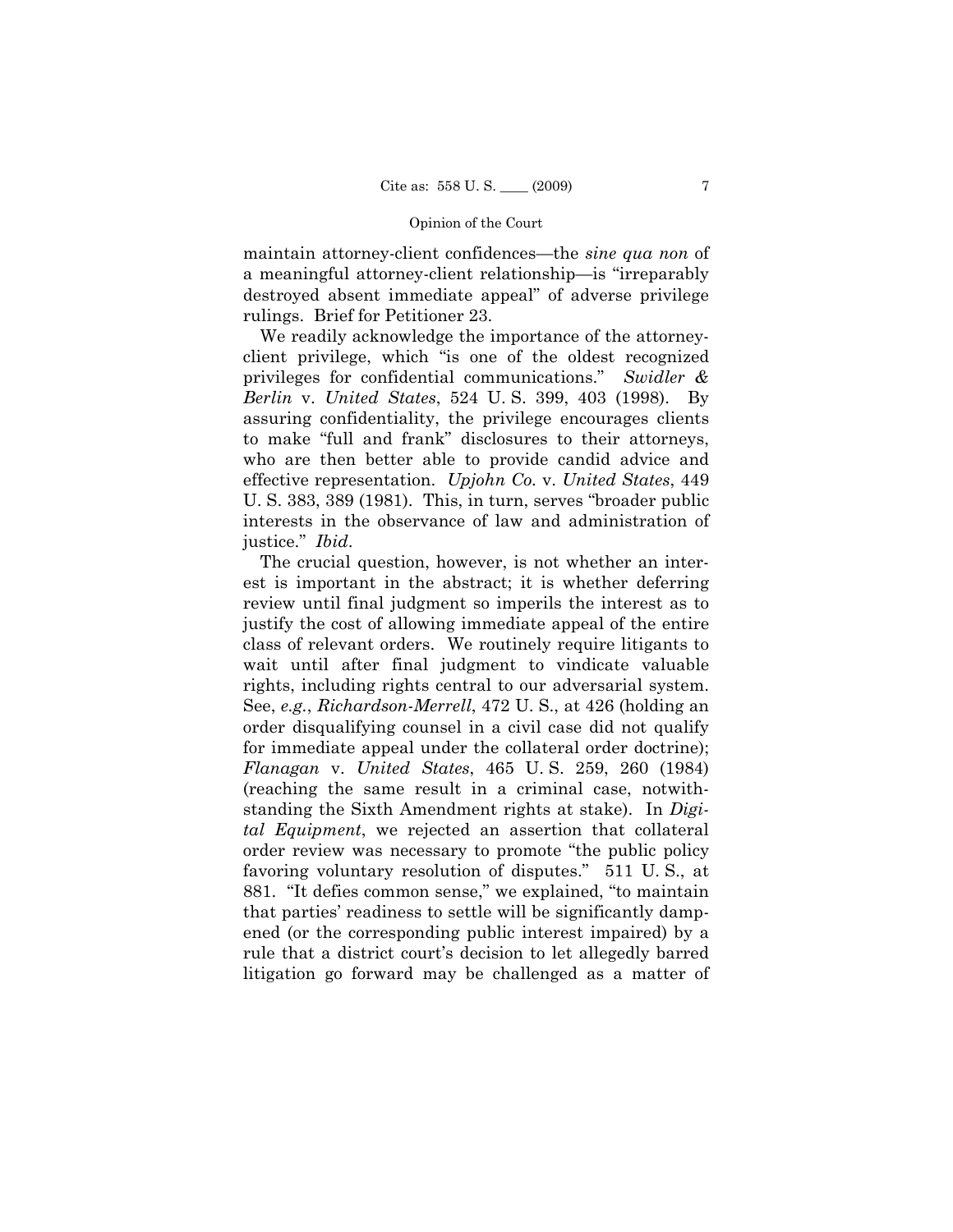right only on appeal from a judgment for the plaintiff's favor." *Ibid*.

We reach a similar conclusion here. In our estimation, postjudgment appeals generally suffice to protect the rights of litigants and assure the vitality of the attorneyclient privilege. Appellate courts can remedy the improper disclosure of privileged material in the same way they remedy a host of other erroneous evidentiary rulings: by vacating an adverse judgment and remanding for a new trial in which the protected material and its fruits are excluded from evidence.

Dismissing such relief as inadequate, Mohawk emphasizes that the attorney-client privilege does not merely "prohibi[t] use of protected information at trial"; it provides a "right not to disclose the privileged information in the first place." Brief for Petitioner 25. Mohawk is undoubtedly correct that an order to disclose privileged information intrudes on the confidentiality of attorneyclient communications. But deferring review until final judgment does not meaningfully reduce the *ex ante* incentives for full and frank consultations between clients and counsel.

One reason for the lack of a discernible chill is that, in deciding how freely to speak, clients and counsel are unlikely to focus on the remote prospect of an erroneous disclosure order, let alone on the timing of a possible appeal. Whether or not immediate collateral order appeals are available, clients and counsel must account for the possibility that they will later be required by law to disclose their communications for a variety of reasons—for example, because they misjudged the scope of the privilege, because they waived the privilege, or because their communications fell within the privilege's crime-fraud exception. Most district court rulings on these matters involve the routine application of settled legal principles. They are unlikely to be reversed on appeal, particularly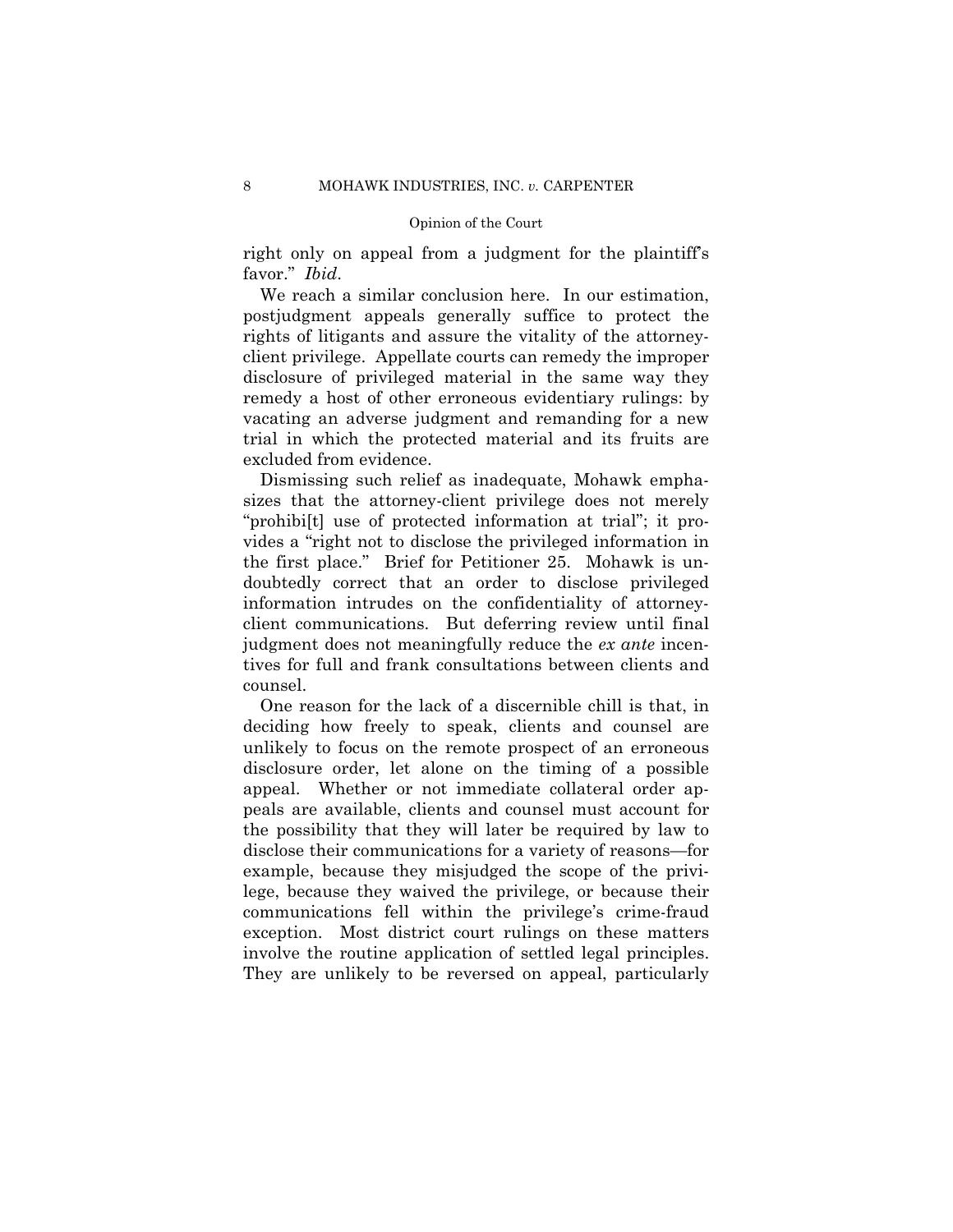when they rest on factual determinations for which appellate deference is the norm. See, *e.g.*, *Richardson-Merrell*, 472 U. S., at 434 ("Most pretrial orders of district judges are ultimately affirmed by appellate courts."); *Reise* v. *Board of Regents*, 957 F. 2d 293, 295 (CA7 1992) (noting that "almost all interlocutory appeals from discovery orders would end in affirmance" because "the district court possesses discretion, and review is deferential"). The breadth of the privilege and the narrowness of its exceptions will thus tend to exert a much greater influence on the conduct of clients and counsel than the small risk that the law will be misapplied.2

Moreover, were attorneys and clients to reflect upon their appellate options, they would find that litigants confronted with a particularly injurious or novel privilege ruling have several potential avenues of review apart from collateral order appeal. First, a party may ask the district court to certify, and the court of appeals to accept, an interlocutory appeal pursuant to 28 U. S. C. §1292(b). The preconditions for §1292(b) review—"a controlling question of law," the prompt resolution of which "may materially advance the ultimate termination of the litigation"—are most likely to be satisfied when a privilege ruling involves a new legal question or is of special consequence, and district courts should not hesitate to certify an interlocutory appeal in such cases. Second, in extraordinary circumstances—*i.e.*, when a disclosure order "amount[s] to a judicial usurpation of power or a clear abuse of discretion," or otherwise works a manifest injustice—a party may petition the court of appeals for a writ of mandamus. *Cheney* v. *United States Dist. Court for D. C.*, 542 U. S. 367, 390 (2004) (citation and internal quotation marks

<sup>2</sup>Perhaps the situation would be different if district courts were systematically underenforcing the privilege, but we have no indication that this is the case.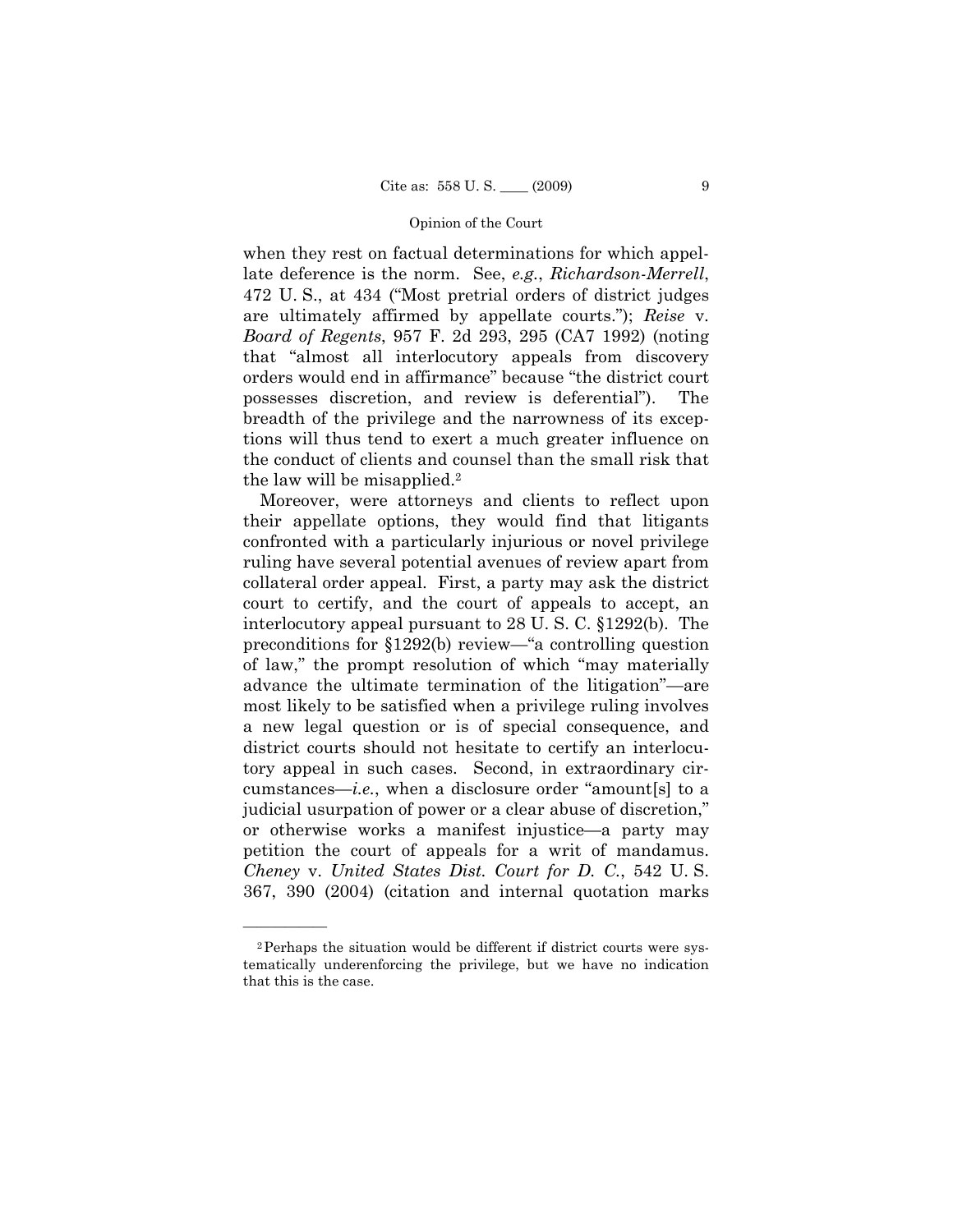omitted); see also *Firestone*, 449 U. S., at 378–379, n. 13.3 While these discretionary review mechanisms do not provide relief in every case, they serve as useful "safety valve[s]" for promptly correcting serious errors. *Digital Equipment*, 511 U. S., at 883.

Another long-recognized option is for a party to defy a disclosure order and incur court-imposed sanctions. District courts have a range of sanctions from which to choose, including "directing that the matters embraced in the order or other designated facts be taken as established for purposes of the action," "prohibiting the disobedient party from supporting or opposing designated claims or defenses," or "striking pleadings in whole or in part." Fed. Rule Civ. Proc.  $37(b)(2)(i)$ –(iii). Such sanctions allow a party to obtain postjudgment review without having to reveal its privileged information. Alternatively, when the circumstances warrant it, a district court may hold a noncomplying party in contempt. The party can then appeal directly from that ruling, at least when the contempt citation can be characterized as a criminal punishment. See, *e.g.*, *Church of Scientology of Cal.* v. *United States*, 506 U. S. 9, 18, n. 11 (1992); *Firestone*, 449 U. S., at 377; *Cobbledick* v. *United States*, 309 U. S. 323, 328 (1940); see also Wright & Miller §3914.23, at 140–155.

These established mechanisms for appellate review not only provide assurances to clients and counsel about the security of their confidential communications; they also go a long way toward addressing Mohawk's concern that, absent collateral order appeals of adverse attorney-client privilege rulings, some litigants may experience severe hardship. Mohawk is no doubt right that an order to disclose privileged material may, in some situations, have

<sup>3</sup>Mohawk itself petitioned the Eleventh Circuit for a writ of mandamus. See *supra*, at 3–4. It has not asked us to review the Court of Appeals' denial of that relief.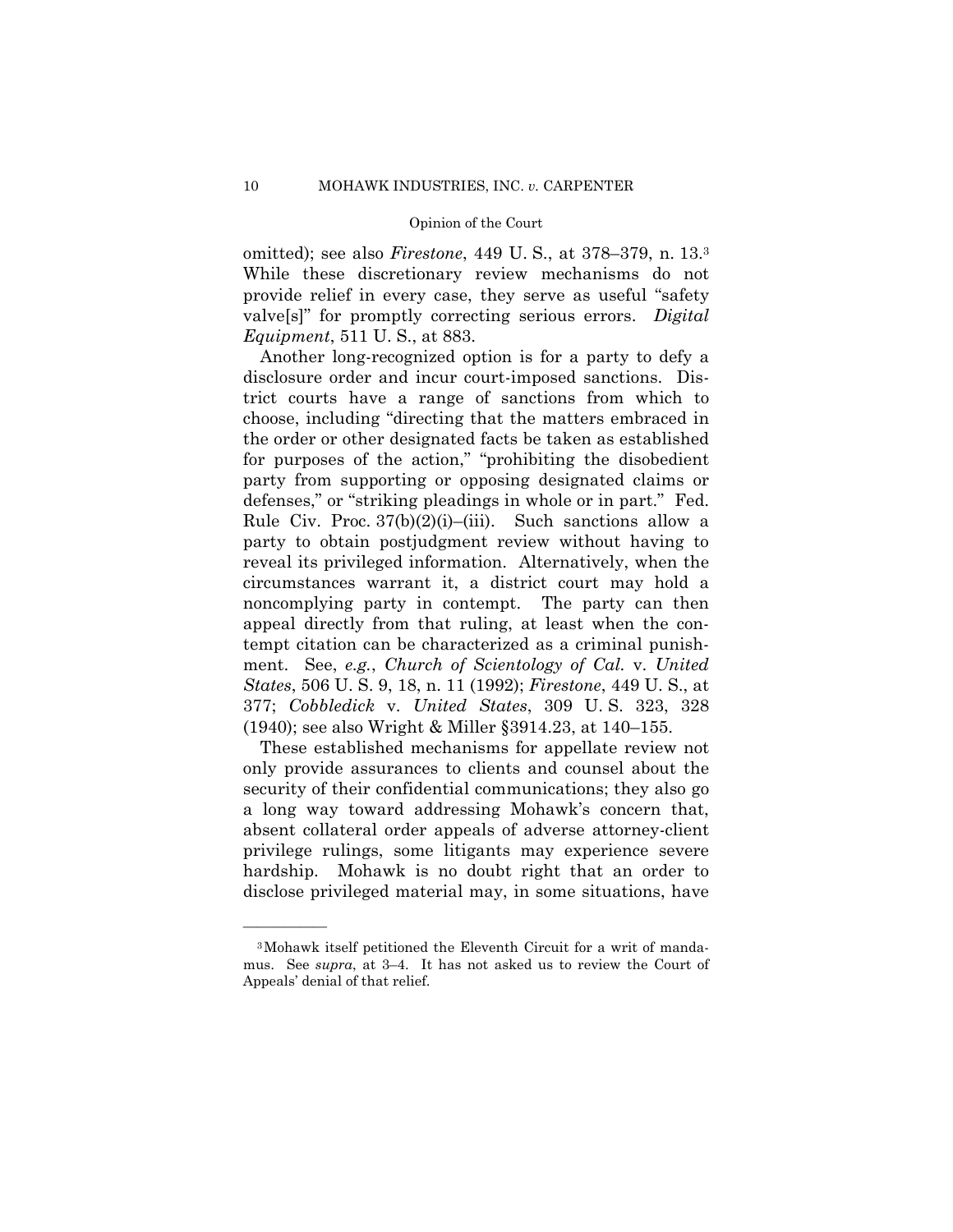implications beyond the case at hand. But the same can be said about many categories of pretrial discovery orders for which collateral order appeals are unavailable. As with these other orders, rulings adverse to the privilege vary in their significance; some may be momentous, but others are more mundane. Section 1292(b) appeals, mandamus, and appeals from contempt citations facilitate immediate review of some of the more consequential attorney-client privilege rulings. Moreover, protective orders are available to limit the spillover effects of disclosing sensitive information. That a fraction of orders adverse to the attorney-client privilege may nevertheless harm individual litigants in ways that are "only imperfectly reparable" does not justify making all such orders immediately appealable as of right under §1291. *Digital Equipment*, 511 U. S., at 872.

In short, the limited benefits of applying "the blunt, categorical instrument of §1291 collateral order appeal" to privilege-related disclosure orders simply cannot justify the likely institutional costs. *Id*., at 883. Permitting parties to undertake successive, piecemeal appeals of all adverse attorney-client rulings would unduly delay the resolution of district court litigation and needlessly burden the Courts of Appeals. See Wright & Miller §3914.23, at 123 ("Routine appeal from disputed discovery orders would disrupt the orderly progress of the litigation, swamp the courts of appeals, and substantially reduce the district court's ability to control the discovery process."); cf. *Cunningham* v. *Hamilton County*, 527 U. S. 198, 209 (1999) (expressing concern that allowing immediate appeal as of right from orders fining attorneys for discovery violations would result in "the very sorts of piecemeal appeals and concomitant delays that the final judgment rule was designed to prevent"). Attempting to downplay such concerns, Mohawk asserts that the three Circuits in which the collateral order doctrine currently applies to adverse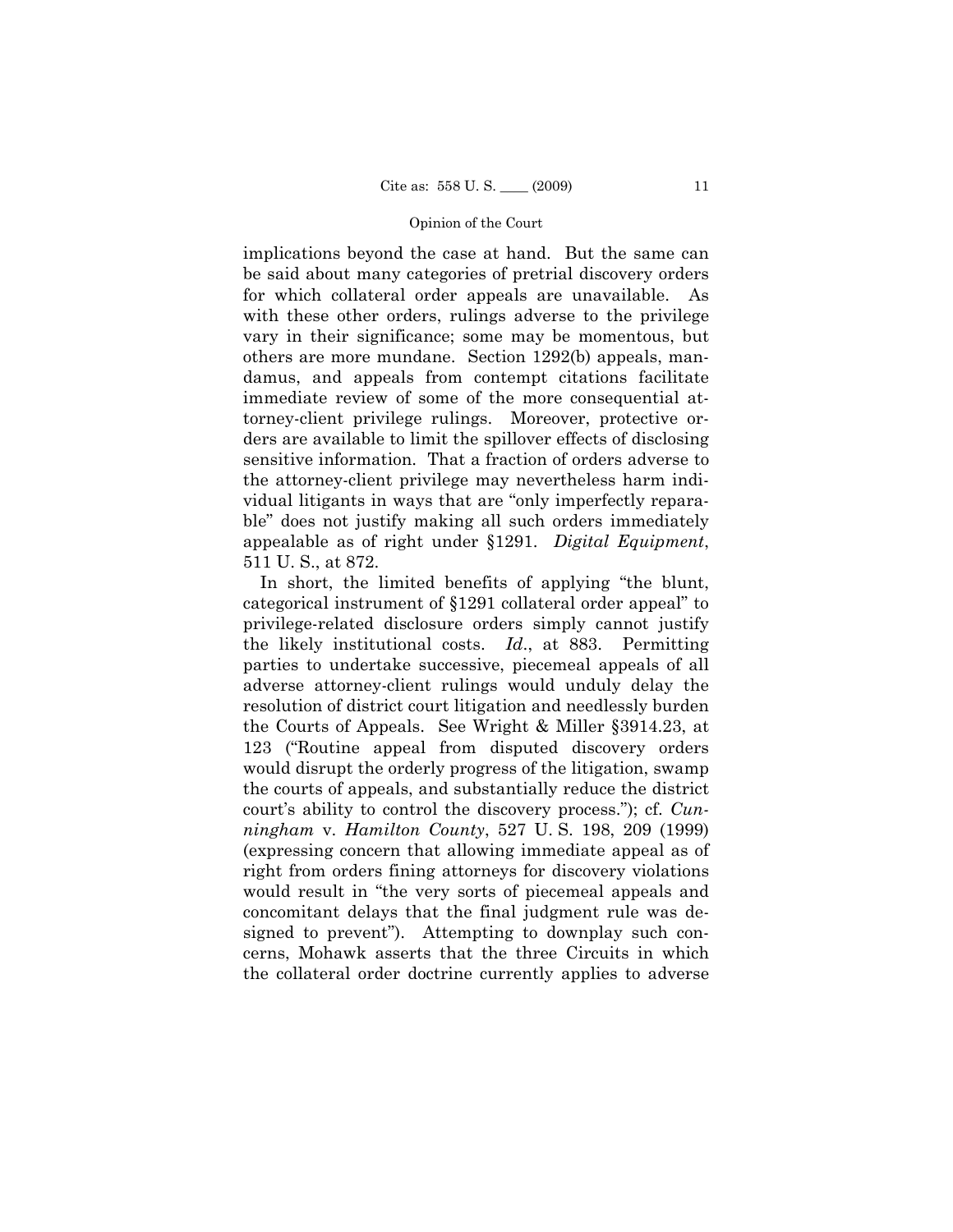privilege rulings have seen only a trickle of appeals. But this may be due to the fact that the practice in all three Circuits is relatively new and not yet widely known. Were this Court to approve collateral order appeals in the attorney-client privilege context, many more litigants would likely choose that route. They would also likely seek to extend such a ruling to disclosure orders implicating many other categories of sensitive information, raising an array of line-drawing difficulties.4

 $\mathcal{C}$ 

In concluding that sufficiently effective review of adverse attorney-client privilege rulings can be had without resort to the *Cohen* doctrine, we reiterate that the class of collaterally appealable orders must remain "narrow and selective in its membership." *Will*, 546 U. S., at 350. This admonition has acquired special force in recent years with the enactment of legislation designating rulemaking, "not expansion by court decision," as the preferred means for determining whether and when prejudgment orders should be immediately appealable. *Swint*, 514 U. S., at 48. Specifically, Congress in 1990 amended the Rules Enabling Act, 28 U. S. C. §2071 *et seq*., to authorize this Court to adopt rules "defin[ing] when a ruling of a district court is final for the purposes of appeal under section 1291." §2072(c). Shortly thereafter, and along similar lines, Congress empowered this Court to "prescribe rules, in accordance with [§2072], to provide for an appeal of an interlocutory decision to the courts of appeals that is not

<sup>4</sup>Participating as *amicus curiae* in support of respondent Carpenter, the United States contends that collateral order appeals should be available for rulings involving certain governmental privileges "in light of their structural constitutional grounding under the separation of powers, relatively rare invocation, and unique importance to governmental functions." Brief for United States as *Amicus Curiae* 28. We express no view on that issue.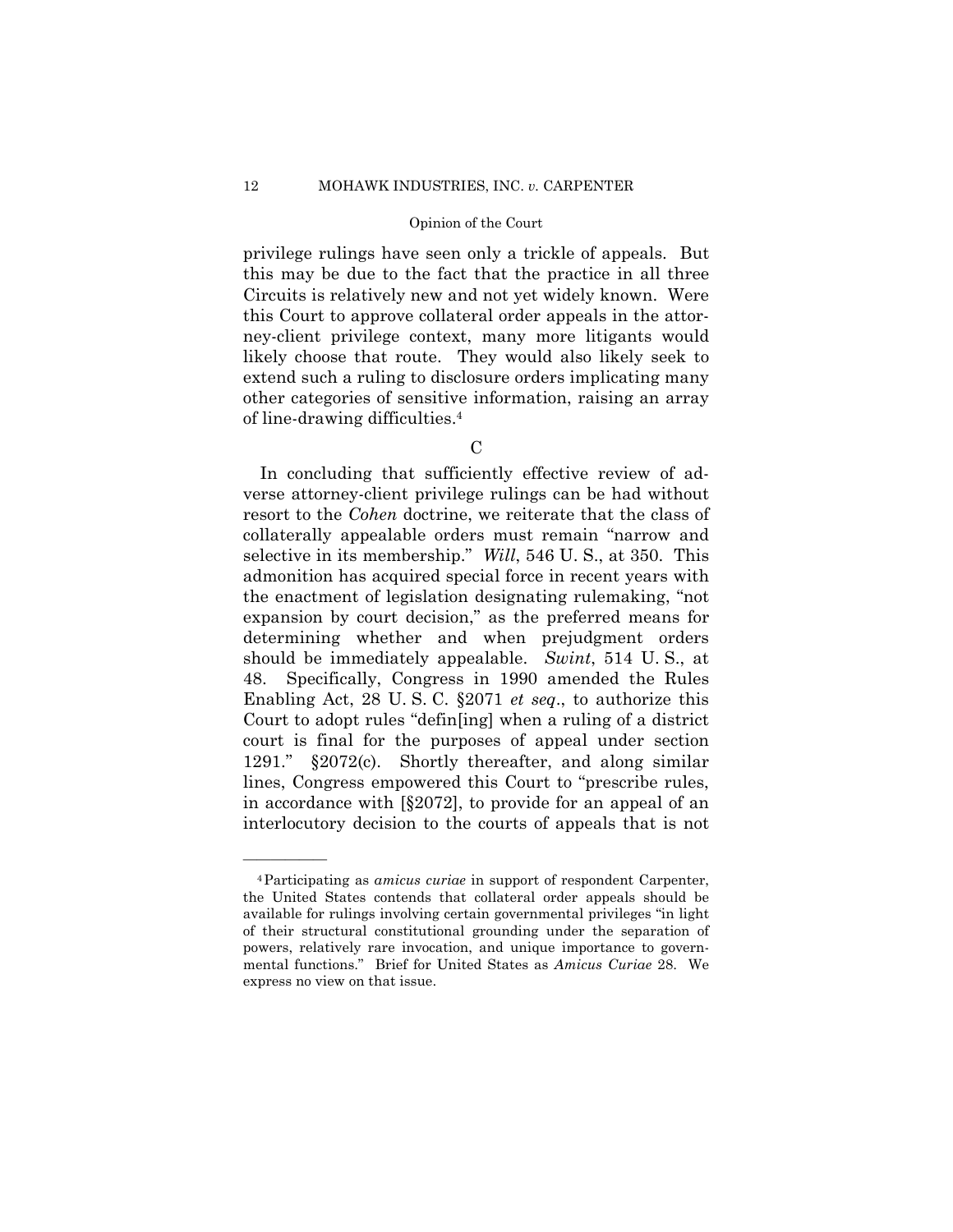otherwise provided for under [§1292]." §1292(e). These provisions, we have recognized, "warran[t] the Judiciary's full respect." *Swint*, 514 U. S., at 48; see also *Cunningham*, 527 U. S., at 210.

Indeed, the rulemaking process has important virtues. It draws on the collective experience of bench and bar, see 28 U. S. C. §2073, and it facilitates the adoption of measured, practical solutions. We expect that the combination of standard postjudgment appeals, §1292(b) appeals, mandamus, and contempt appeals will continue to provide adequate protection to litigants ordered to disclose materials purportedly subject to the attorney-client privilege. Any further avenue for immediate appeal of such rulings should be furnished, if at all, through rulemaking, with the opportunity for full airing it provides.

\* \* \*

In sum, we conclude that the collateral order doctrine does not extend to disclosure orders adverse to the attorney-client privilege. Effective appellate review can be had by other means. Accordingly, we affirm the judgment of the Court of Appeals for the Eleventh Circuit.

*It is so ordered.*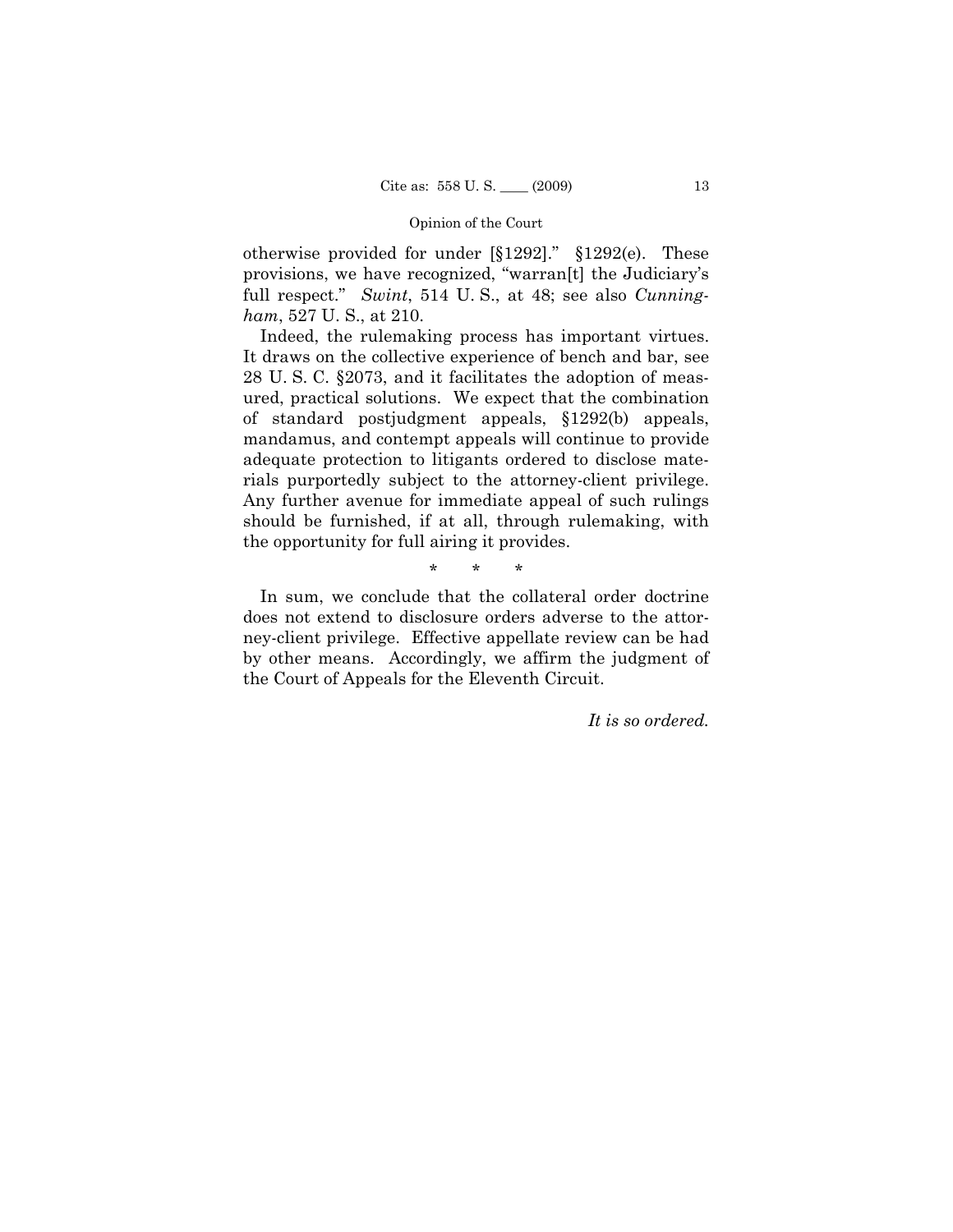# $\frac{1}{2}$  , where  $\frac{1}{2}$ **SUPREME COURT OF THE UNITED STATES**

# $\frac{1}{2}$  ,  $\frac{1}{2}$  ,  $\frac{1}{2}$  ,  $\frac{1}{2}$  ,  $\frac{1}{2}$  ,  $\frac{1}{2}$  ,  $\frac{1}{2}$ No. 08–678

# MOHAWK INDUSTRIES, INC., PETITIONER *v.* NORMAN CARPENTER

## ON WRIT OF CERTIORARI TO THE UNITED STATES COURT OF APPEALS FOR THE ELEVENTH CIRCUIT

[December 8, 2009]

JUSTICE THOMAS, concurring in part and concurring in the judgment.

I concur in the judgment and in Part II–C of the Court's opinion because I wholeheartedly agree that "Congress's designation of the rulemaking process as the way to define or refine when a district court ruling is 'final' and when an interlocutory order is appealable warrants the Judiciary's full respect." *Swint* v. *Chambers County Comm'n*, 514 U. S. 35, 48 (1995); *ante*, at 13 (quoting *Swint*, *supra;*  citing *Cunningham* v. *Hamilton County*, 527 U. S. 198, 210 (1999)). It is for that reason that I do not join the remainder of the Court's analysis.

The scope of federal appellate jurisdiction is a matter the Constitution expressly commits to Congress, see Art. I, §8, cl. 9, and that Congress has addressed not only in 28 U. S. C. §§1291 and 1292, but also in the Rules Enabling Act amendments to which the Court refers. See *ante*, at 12–13 (citing §§2072–2074). The Court recognizes that these amendments "designat[e] rulemaking, 'not expansion by court decision,' as the preferred means of determining whether and when prejudgment orders should be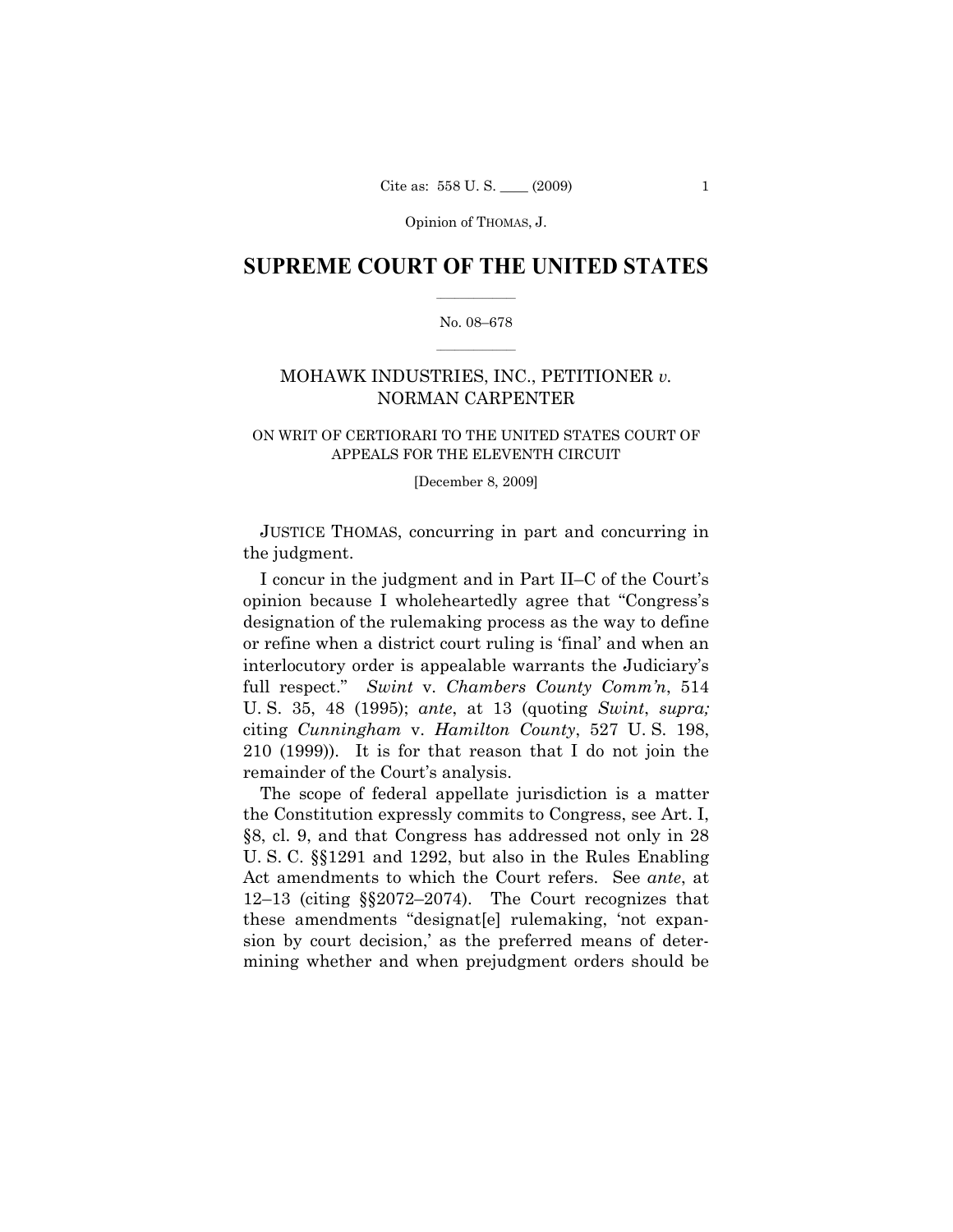immediately appealable." *Ante*, at 12 (quoting *Swint*, *supra*, at 48). Because that designation is entitled to our full respect, and because the privilege order here is not on all fours with orders we previously have held to be appealable under the collateral order doctrine, see *Cohen* v. *Beneficial Industrial Loan Corp.*, 337 U. S. 541 (1949), I would affirm the Eleventh Circuit's judgment on the ground that any "avenue for immediate appeal" beyond the three avenues addressed in the Court's opinion must be left to the "rulemaking process." *Ant*e, at 13; see *ante*, at 9–12 (discussing certification under 28 U. S. C. §1292(b), petitions for mandamus, and appeals from contempt orders).

We need not, and in my view should not, further justify our holding by applying the *Cohen* doctrine, which prompted the rulemaking amendments in the first place. In taking this path, the Court needlessly perpetuates a judicial policy that we for many years have criticized and struggled to limit. See, *e.g.*, *Ashcroft* v. *Iqbal*, 556 U. S. \_\_\_, \_\_\_ (2009) (slip op., at 8); *Will* v. *Hallock*, 546 U. S. 345, 349 (2006); *Sell* v. *United States*, 539 U. S. 166, 177 (2003); *Cunningham*, *supra*, at 210; *Digital Equipment Corp.* v. *Desktop Direct, Inc.*, 511 U. S. 863, 884 (1994); *Swint, supra*, at 48; *Lauro Lines s.r.l.* v. *Chasser*, 490 U. S. 495, 498–501 (1989); *Van Cauwenberghe* v. *Biard*, 486 U. S. 517, 527 (1988). The Court's choice of analysis is the more ironic because applying *Cohen* to the facts of this case requires the Court to reach conclusions on, and thus potentially prejudice, the very matters it says would benefit from "the collective experience of bench and bar" and the "opportunity for full airing" that rulemaking provides. *Ante*, at 13.

"Finality as a condition of review is an historic characteristic of federal appellate procedure" that was incorporated in the first Judiciary Act and that Congress itself has "departed from only when observance of it would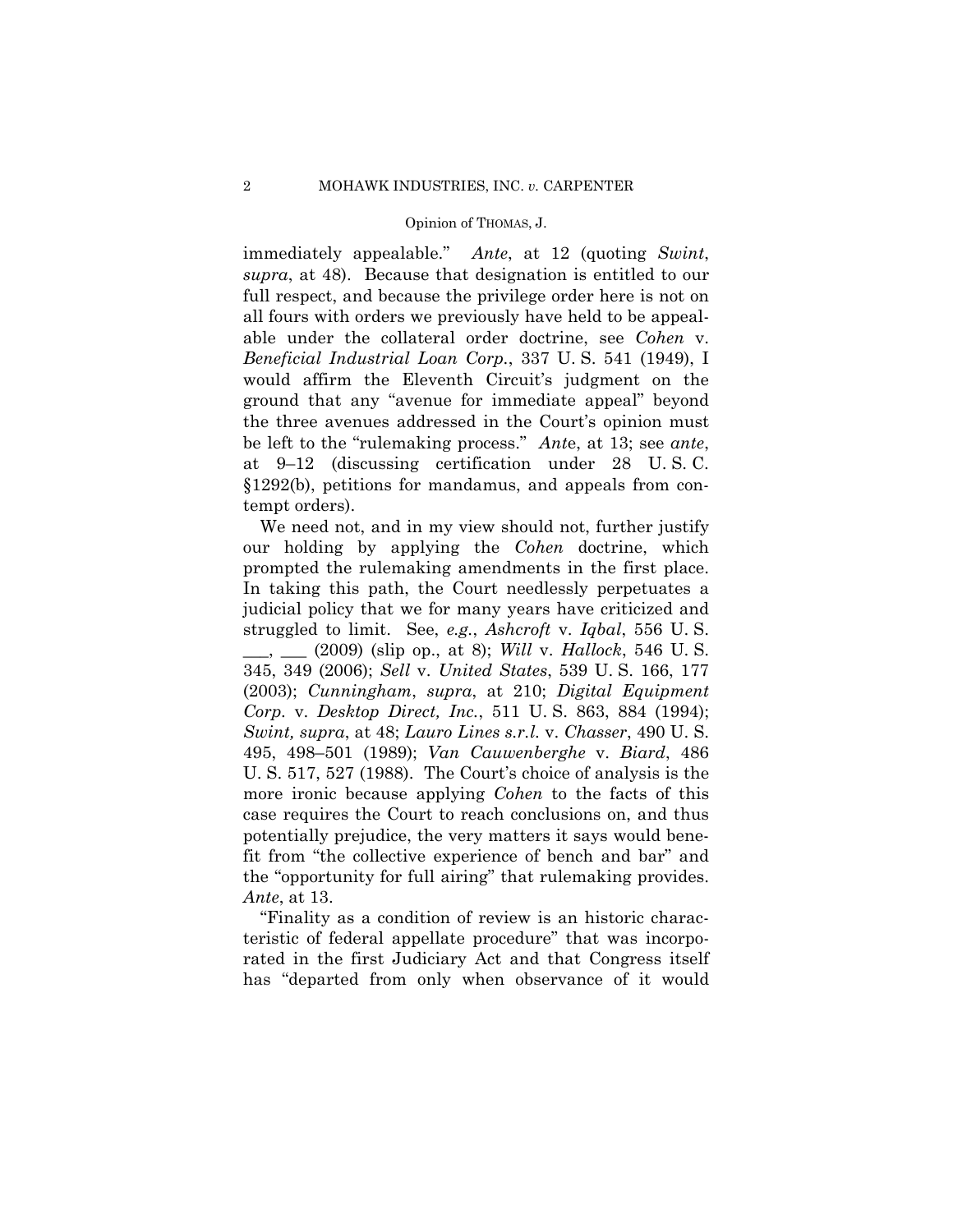practically defeat the right to any review at all." *Cobbledick* v. *United States*, 309 U. S. 323, 324–325 (1940). Until 1949, this Court's view of the appellate jurisdiction statute reflected this principle and the statute's text. See, *e.g*., *Catlin* v. *United States*, 324 U. S. 229, 233 (1945) (holding that §128 of the Judicial Code (now 28 U. S. C. §1291) limits review to decisions that "en[d] the litigation on the merits and leav[e] nothing for the court to do but execute the judgment"). *Cohen* changed all that when it announced that a "small class" of collateral orders that do not meet the statutory definition of finality nonetheless may be immediately appealable if they satisfy certain criteria that show they are "too important to be denied review." 337 U. S., at 546.

*Cohen* and the early decisions applying it allowed §1291 appeals of interlocutory orders concerning the posting of a bond, see *id.*, at 545–547, the attachment of a vessel in admiralty, see *Swift & Co. Packers* v. *Compania Colombiana Del Caribe, S. A.*, 339 U. S. 684, 688–689 (1950), and the imposition of notice costs in a class action, see *Eisen* v. *Carlisle & Jacquelin*, 417 U. S. 156, 170–172 (1974). As the Court's opinion notes, later decisions sought to narrow *Cohen* lest its exception to §1291 "'swallow'" the final judgment rule. *Ante*, at 5 (quoting *Digital Equipment*, *supra*, at 868); see generally *Coopers & Lybrand* v. *Livesay*, 437 U. S. 463, 467–468 (1978). The Court has adhered to that narrowing approach, principally by raising the bar on what types of interests are "important enough" to justify collateral order appeals. See, *e.g*., *Will*, *supra*, at 352–353 (explaining that an interlocutory order typically will be "important" enough to justify *Cohen* review only where "some particular value of a high order," such as "honoring the separation of powers, preserving the efficiency of government . . . , [or] respecting a State's dignitary interests," is "marshaled in support of the interest in avoiding trial" and the Court determines that denying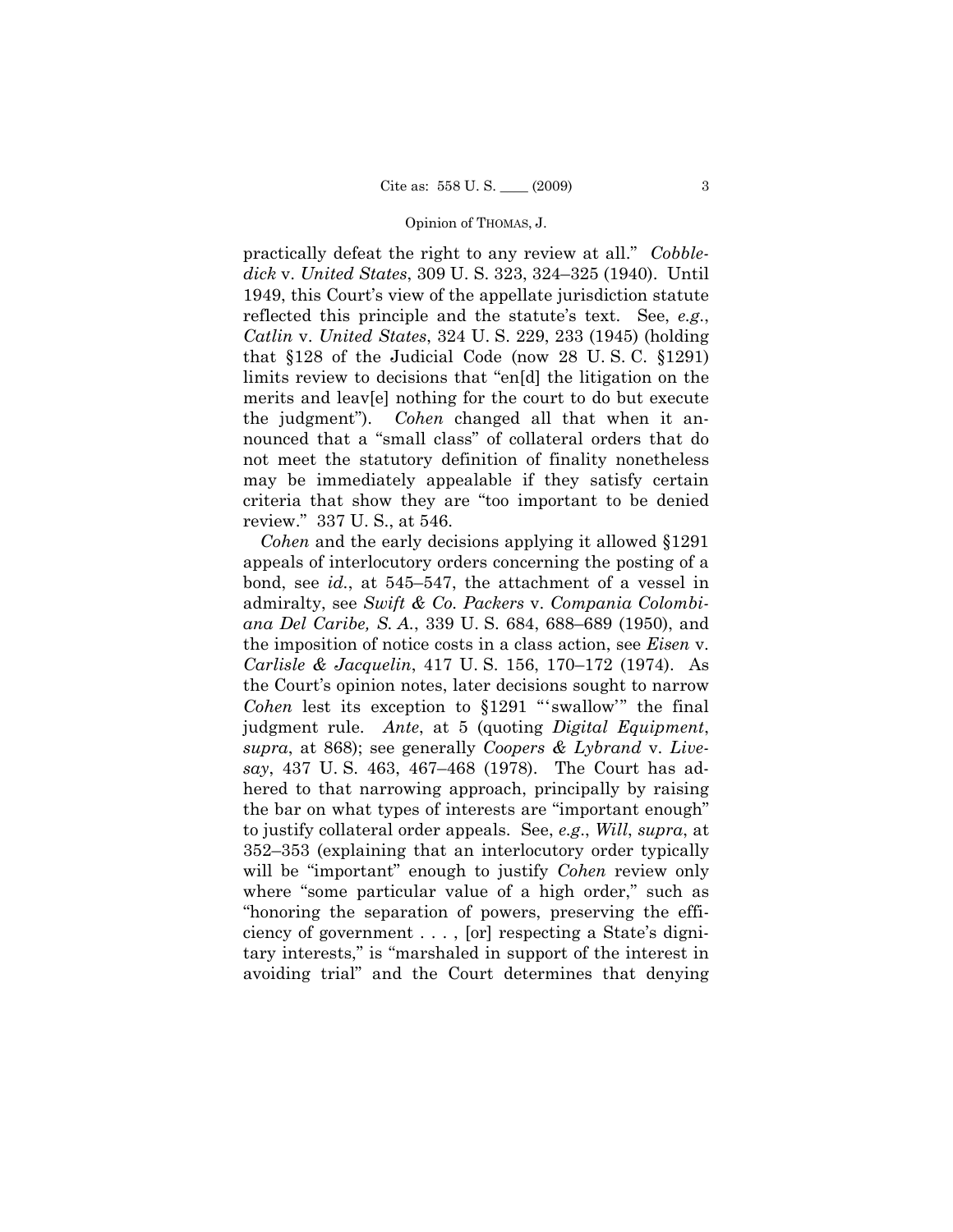review would "imperil" that interest); *Digital Equipment*, *supra*, at 878–879 (noting that appealability under *Cohen*  turns on a "judgment about the value of the interests that would be lost through rigorous application of a final judgment requirement," and that an interest "qualifies as 'important' in *Cohen*'s sense" if it is "weightier than the societal interests advanced by the ordinary operation of final judgment principles"). As we recognized last Term, however, our attempts to contain the *Cohen* doctrine have not all been successful or persuasive. See *Ashcroft*, *supra,* at \_\_\_ (slip op., at 8) ("[A]s a general matter, the collateralorder doctrine may have expanded beyond the limits dictated by its internal logic and the strict application of the criteria set out in *Cohen*"). In my view, this case presents an opportunity to improve our approach.

The privilege interest at issue here is undoubtedly important, both in its own right and when compared to some of the interests (*e.g*., in bond and notice-cost rulings) we have held to be appealable under *Cohen*. Accordingly, the Court's *Cohen* analysis does not rest on the privilege order's relative unimportance, but instead on its effective reviewability after final judgment. *Ante*, at 8–12. Although I agree with the Court's ultimate conclusion, I see two difficulties with this approach. First, the Court emphasizes that the alternative avenues of review it discusses (which did not prove adequate in this case) would be adequate where the privilege ruling at issue is "particularly injurious or novel." *Ante*, at 9. If that is right, and it seems to me that it is, then the opinion raises the question why such avenues were not also adequate to address the orders whose unusual importance or particularly injurious nature we have held *justified* immediate appeal under *Cohen*. See, *e.g*., *Sell*, *supra*, at 177. Second, the facts of this particular case seem in several respects to undercut the Court's conclusion that the benefits of collateral order review "cannot justify the likely institutional costs." *Ante*,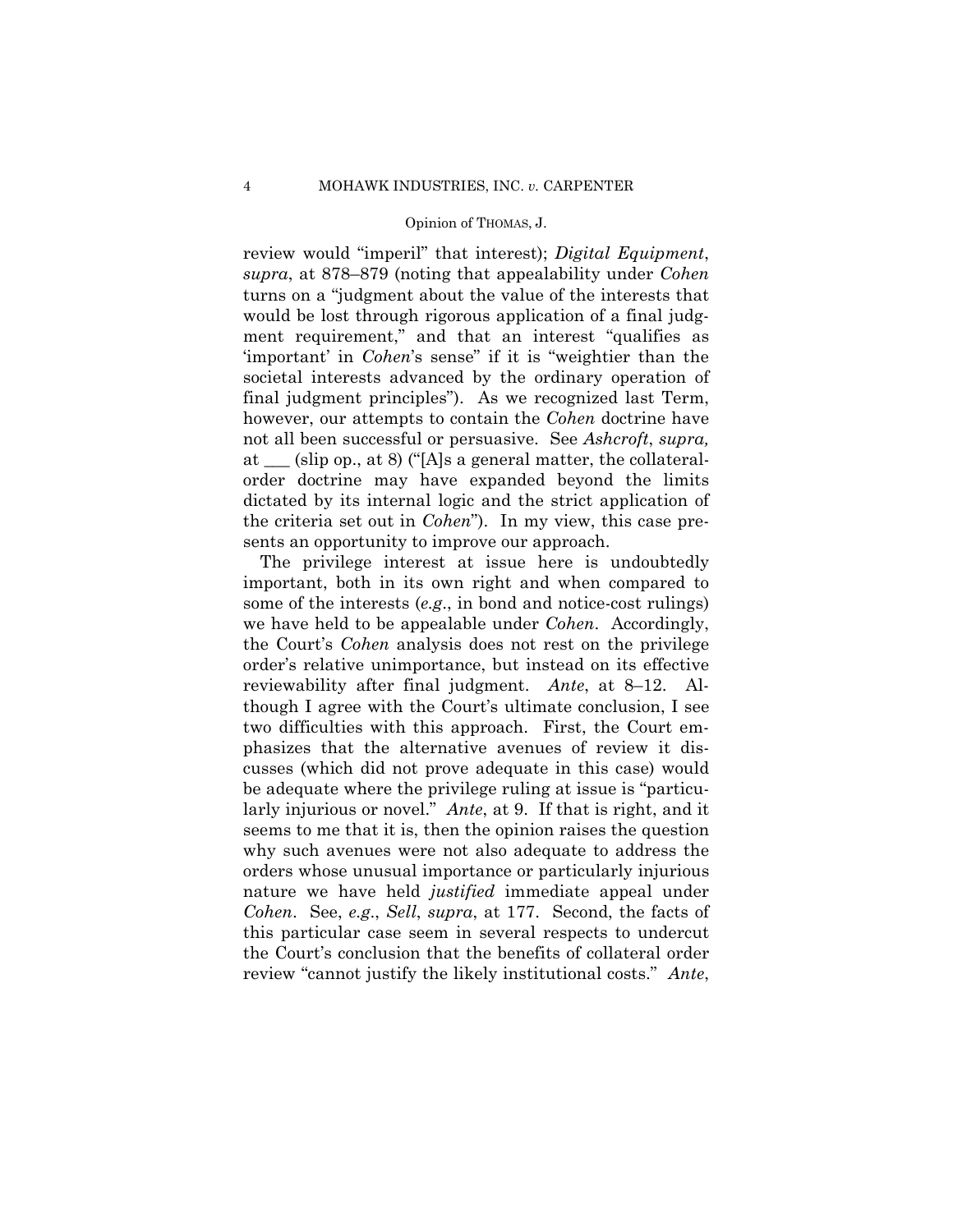at 11.\* The Court responds that these case-specific arguments miss the point because the focus of the *Cohen*  analysis is whether the "entire category" or "class of claims" at issue merits appellate review under the collateral order doctrine. *Ante*, at 6 (internal quotation marks omitted). That is exactly right, and illustrates what increasingly has bothered me about making this kind of appealability determination via case-by-case adjudication. The exercise forces the reviewing court to subordinate the realities of each case before it to generalized conclusions about the "likely" costs and benefits of allowing an exception to the final judgment rule in an entire "class of cases." The Court concedes that Congress, which holds the constitutional reins in this area, has determined that such value judgments are better left to the "collective experience of bench and bar" and the "opportunity for full airing" that rulemaking provides. *Ante*, at 13. This determination is entitled to our full respect, in deed as well as in word. Accordingly, I would leave the value judgments the Court makes in its opinion to the rulemaking process, and in so doing take this opportunity to limit—effectively, predictably, and in a way we should have done long ago—the

<sup>\*</sup>The Court concludes, for example, that in most cases final judgment review of an erroneous privilege ruling will suffice to vindicate the injured party's rights because the appellate court can vacate the adverse judgment and remand for a new trial in which the protected material is excluded. *Ante*, at 8. But this case appears to involve one of the (perhaps rare) situations in which final judgment review might not be sufficient because it is a case in which the challenged order already has had "implications beyond the case at hand," namely, in the separate class action in *Williams* v. *Mohawk Indus., Inc.,* No. 4:04–CV– 0003–HLM (ND Ga.). *Ante*, at 11. The Court also concludes that the "likely institutional costs" of allowing collateral order review would outweigh its benefits because, *inter alia*, such review would "needlessly burden the Courts of Appeals." *Ibid*. But as the Court concedes, it must speculate on this point because the three Circuits that allow *Cohen* appeals of privilege rulings have not been overwhelmed. See *ante*, at 12.